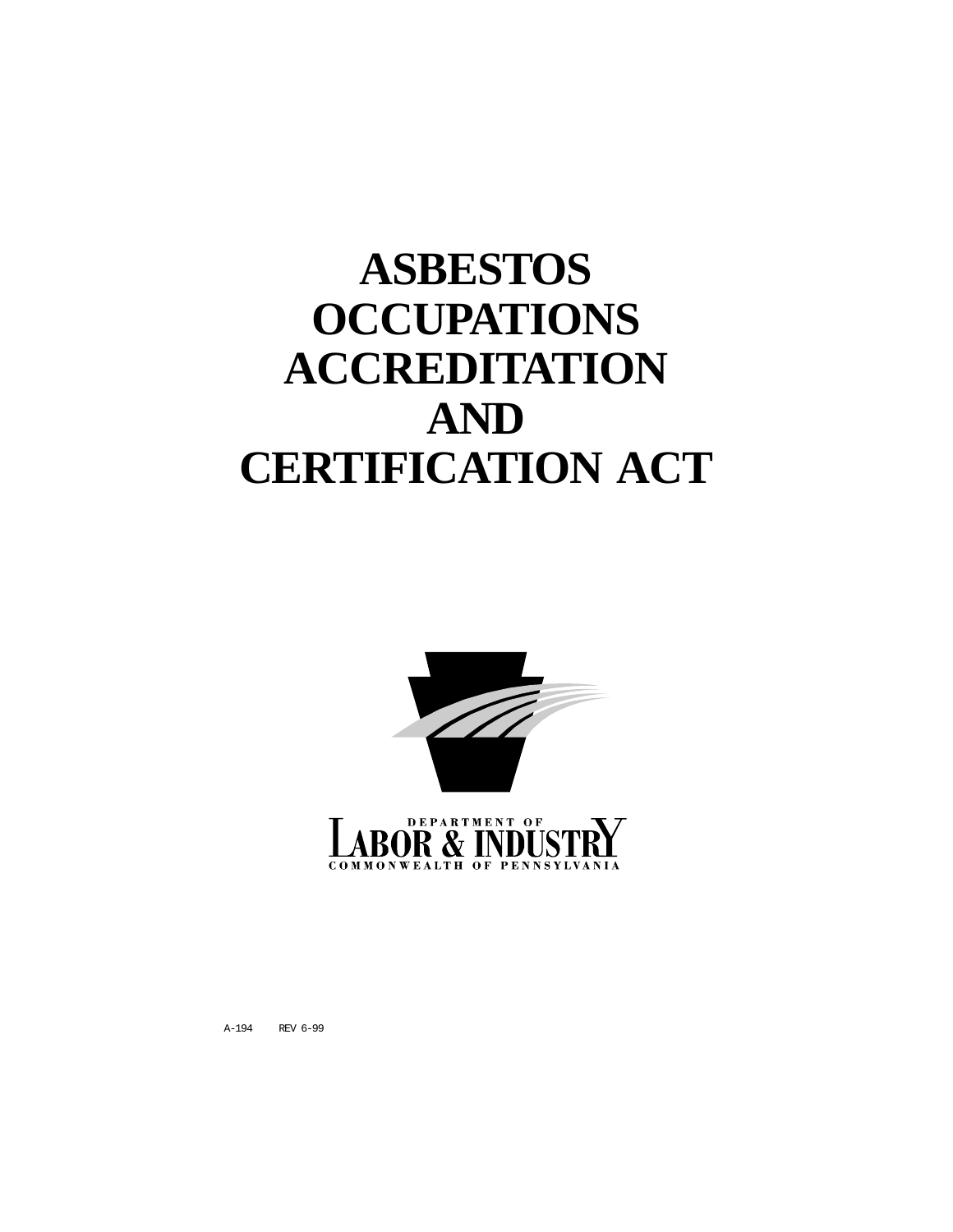# **"ASBESTOS OCCUPATIONS ACCREDITATION AND CERTIFICATION ACT" Act of 1990, P.L. 805, No. 194**

## **AN ACT**

Providing for the accreditation of persons engaged in occupations relating to asbestos; providing for certification standards and procedures; providing for additional duties of the Department of Labor and Industry; establishing the Asbestos Control Advisory Committee and providing for its powers and duties; and providing for enforcement and penalties.

The General Assembly finds that improperly performed asbestos removal and other asbestos control measures create unnecessary and undesirable public health hazards. Exposure to airborne asbestos fibers has been shown to cause significant increases in the incidence of diseases such as asbestosis, lung cancer, mesothelioma and other malignancies. Substantial amounts of asbestos-containing materials have been used in buildings for fireproofing, insulation, soundproofing, decoration and other purposes. The presence of airborne asbestos in concentrations far exceeding background ambient levels has been found in buildings where friable asbestos materials are found, but especially where these materials have become damaged or eroded, or where they have been disturbed by maintenance or renovation work. Efforts to prevent exposure to asbestos by improper removal or other improper remedial measures can result in increased exposure for building occupants and the general public if the work is not done in accordance with procedures designed to prevent human and environmental contamination. It is, therefore, the intent of this act to protect the public by preventing increased exposure to asbestos in buildings by establishing a program to accredit asbestos occupations to insure that persons who design or conduct abatement activities at certain facilities have the necessary skill, training, experience and competence to perform these activities. It is further the intent of this act to establish the necessary standards to accredit training courses to insure that persons who design and perform asbestos abatement activities receive the most up-to-date technology and methods to perform these activities. It is further the intent of this act that the Department of Labor and Industry establish fees for these accreditation activities so that they will become self-sustaining. It is also the intent of this act that the Department of Labor and Industry shall establish regulations to enforce this act that are as at least as stringent and as consistent as possible with Federal laws and regulations.

(Preamble amended Dec. 21, 1998, P.L.1258, No.161)

The General Assembly of the Commonwealth of Pennsylvania hereby enacts as follows:

#### **Section 1. Short title.**

This act shall be known and may be cited as the Asbestos Occupations Accreditation and Certification Act.

# **Section 2. Definitions.**

The following words and phrases when used in this act shall have the meanings given to them in this section unless the context clearly indicates otherwise:

"Accreditation." A certificate issued by the Department of Labor and Industry permitting a person to conduct asbestos occupation training courses.

"Asbestos." The asbestiform varieties of serpentine (chrysotile), riebeckite (crocidolite), cummingtonite-grunerite (amosite), anthophyllite, actinolite and tremolite.

"Asbestos abatement." A method, including removal, encapsulation, enclosure, repair and operation and maintenance, that protects human health and the environment from friable asbestos-containing material.

(Def. amended Dec. 21, 1998, P.L.1258, No.161)

"Asbestos abatement contractor license." A license issued by the department permitting a company, corporation, partnership or sole proprietorship to provide asbestos abatement services.

(Def. added Dec. 21, 1998, P.L.1258, No.161)

"Asbestos-containing material." Any material that contains more than 1% asbestos by weight.

"Asbestos occupation." An inspector, management planner, project designer, contractor, supervisor or worker at an asbestos abatement project.

"Building." All or part of any public or private building or structure.

"Certification." A certificate issued by the Department of Labor and Industry permitting a person to work in an asbestos occupation and which contains a recent photograph of that person.

"Department." The Department of Labor and Industry of the Commonwealth.

"EPA." The Environmental Protection Agency.

"Friable asbestos-containing material." Any material containing more than 1% asbestos which has been applied on ceilings, walls, structural members, piping, ductwork or any other part of a building, which, when dry, may be crumbled, pulverized or reduced to powder by hand pressure. The term includes nonfriable asbestos-containing material after such previously nonfriable material becomes damaged to the extent that, when dry, it may be crumbled, pulverized or reduced to powder by hand pressure.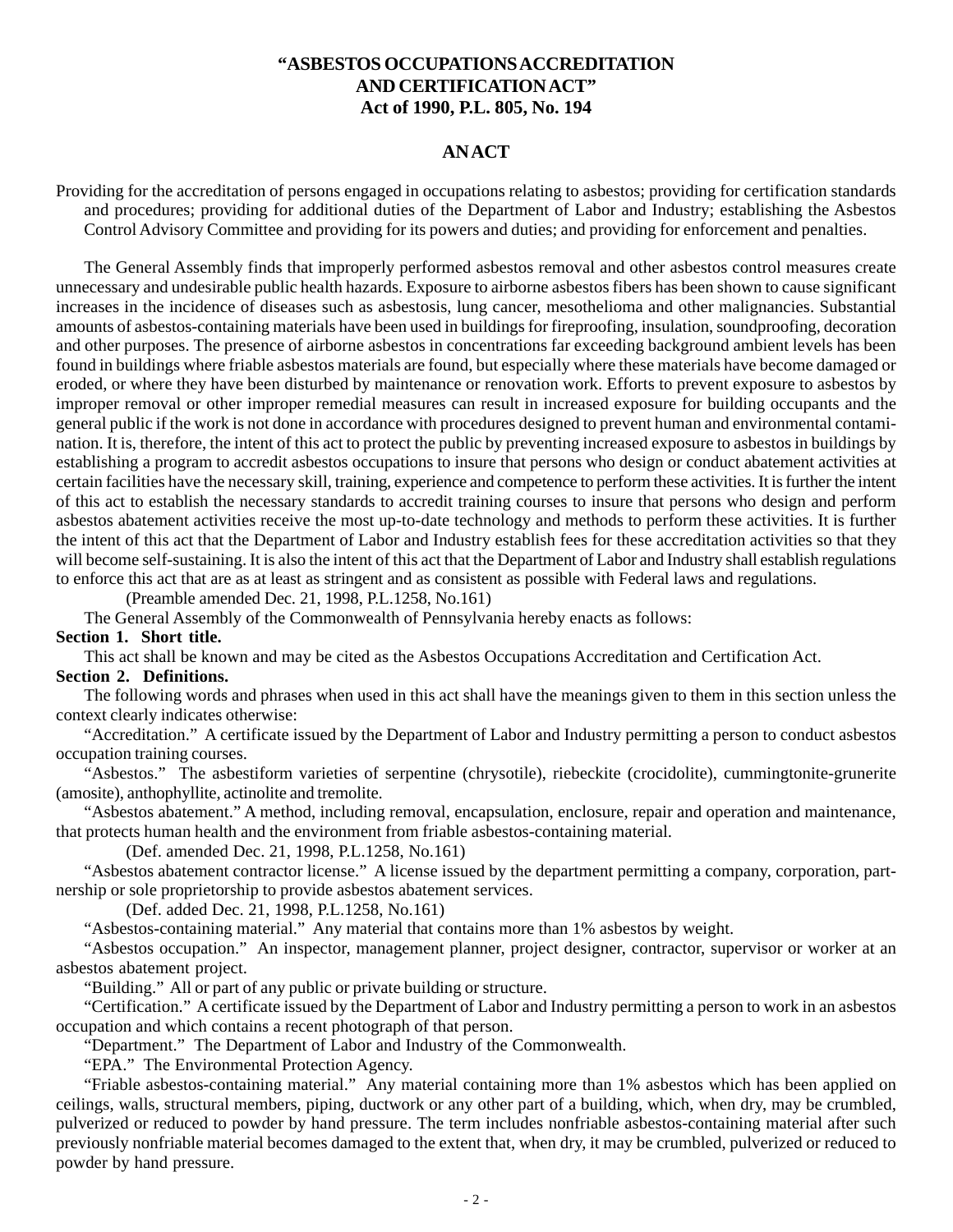#### (Def. amended Dec. 21, 1998, P.L.1258, No.161)

"Person." An individual, public or private corporation, nonprofit corporation, association, firm, partnership, joint venture, business trust, joint stock company, municipal corporation, the Commonwealth and any of its agencies or political subdivisions, the Federal Government or any of its agencies or any other entity, public or private, however organized.

"Secretary." The Secretary of Labor and Industry of the Commonwealth.

#### **Section 3. Certification requirement.**

It shall be unlawful for any person to engage in any asbestos occupation in any building without proper certification for that occupation from the department.

#### **Section 4. Accreditation standards and procedures.**

(a) Regulations of department. The department shall by regulation establish standards and procedures for the accreditation of asbestos occupation training courses. These regulations shall be at least as stringent and as consistent as possible as those established by the Environmental Protection Agency under the Asbestos Hazard Emergency Response Act of 1986 (Public Law 99-519, 15 U.S.C. § 2641 et seq.) or those established for certain occupations by the Environmental Protection Agency under the National Emission Standard for Hazardous Air Pollutants (40 CFR Part 41). These regulations shall include, but not be limited to:

- (1) The characteristics and uses of asbestos and the potential health effects of exposure to asbestos.
- (2) Federal, State and local standards relating to asbestos abatement work practices.
- (3) Methods to protect personal and public health from asbestos hazards.
- (4) Air monitoring.
- (5) Safe and proper asbestos abatement techniques.
- (6) Proper disposal of waste containing asbestos.

(b) Training courses.

(1) In accordance with the criteria and qualifications established by the department under subsection (a), the department shall annually accredit training courses that satisfy initial and renewal training requirements for certification for asbestos occupations.

(2) In addition to the other requirements of this section, any person providing a training course for which accreditation is sought shall demonstrate to the department's satisfaction his ability and proficiency to conduct the training.

(3) Any person providing accredited asbestos occupation training shall make available to the department, at no cost to the department and at such times as the department may deem necessary, all course materials and records and access to actual training sessions.

(4) The department may allow the use of training courses offered in other states or jurisdictions to satisfy the Pennsylvania training requirements, if the department finds that the training received in the other states or jurisdiction meet the requirement for training courses under this act and the regulations promulgated under this act.

(5) All training courses approved by the Environmental Protection Agency on the effective date of this act shall be deemed to be accredited under this section. However, nothing in this section shall prohibit the department from requiring any training provider to comply with its renewal requirements in order to have its accreditation renewed.

(6) Upon the effective date of this act, the requirements of the Environmental Protection Agency's Model Accreditation Program contained in 40 CFR Part 763, Subpart E, Appendix C, establishing the Federal requirements for certification of training courses are adopted as the initial interim standards under this act. These interim accreditation requirements shall remain in effect until the department promulgates regulations under subsection (a).

(7) All training course providers must notify the department of their intention to commence a training course at least five days prior to the start of the training course. The notification must be in the form or manner prescribed by the department.

## (4 amended Dec. 21, 1998, P.L.1258, No.161)

### **Section 5. Certification standards and procedures.**

(a) Regulation of the department. The department shall establish by regulation standards and procedures for the certification of persons involved in asbestos occupations. Such standards and procedures shall be at least as stringent and as consistent as possible as those established by the Environmental Protection Agency under the Asbestos Hazard Emergency Response Act of 1986 (Public Law 99-519, 15 U.S.C. § 2641 et seq.) or those established for certain occupations by the Environmental Protection Agency under the National Emission Standard for Hazardous Air Pollutants (40 CFR Part 41). These regulations shall include, but not be limited to, the following requirements:

(1) Successful completion of a training course on Pennsylvania's laws and regulations regarding asbestos.

(2) Passing a written examination administered or approved by the department which tests the person's knowledge of Federal and Pennsylvania laws and regulations as they apply to that person's asbestos occupation.

(b) Asbestos occupations. Any person meeting the requirements established under subsection (a) may be certified by the department to perform asbestos occupations.

(c) Certification in another jurisdiction.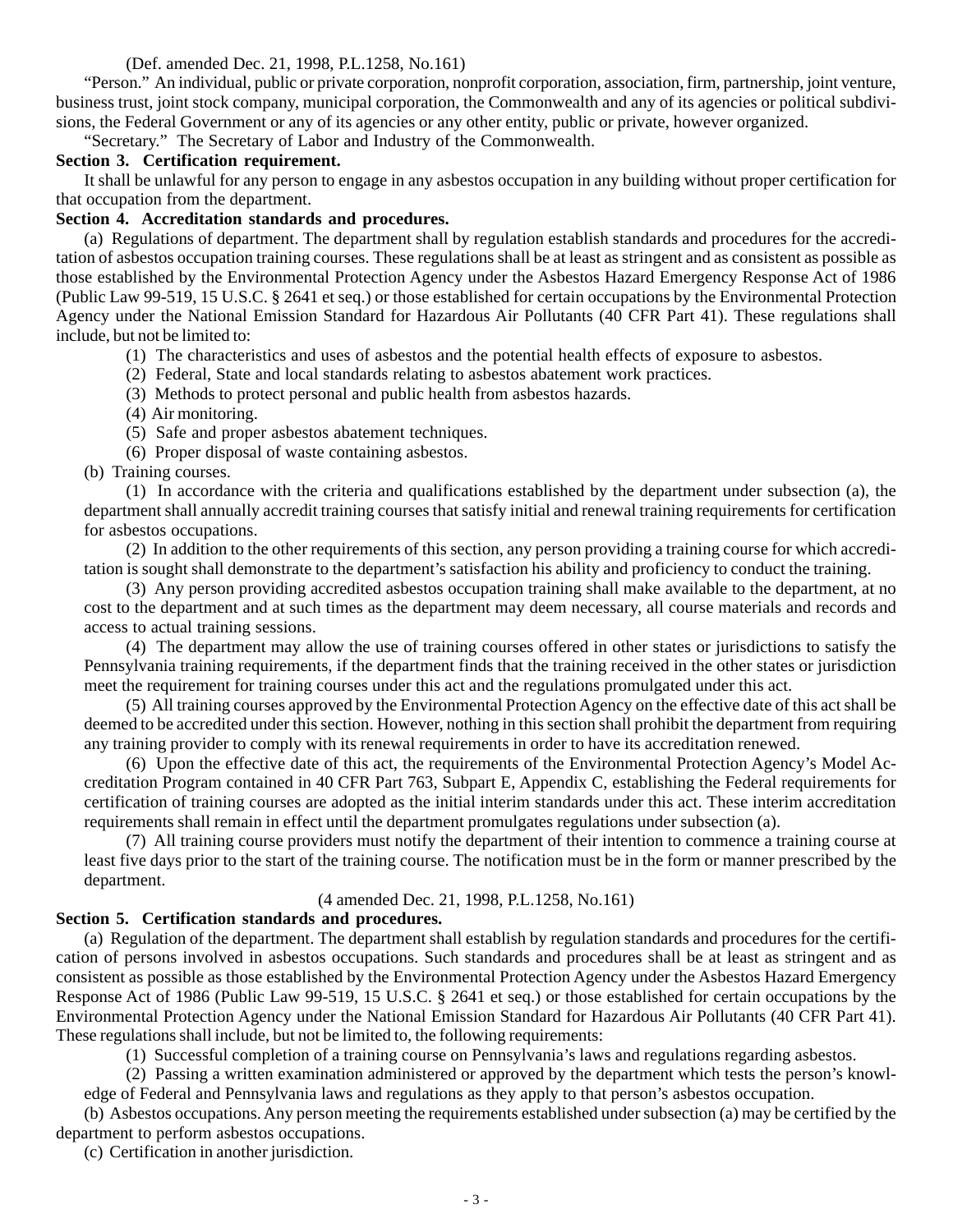(1) The department may certify for an asbestos occupation any person who has been certified by another state or territory of the United States or any other jurisdiction which has requirements at least as stringent as those promulgated under subsection (a).

(2) The department shall, within 120 days after the effective date of this act, publish in the Pennsylvania Bulletin a list of those jurisdictions which meet the requirements of paragraph (1) and with which reciprocity will be granted. As the department adds and deletes jurisdictions, it shall publish revised lists.

(3) Except as provided in paragraph (4), any person receiving reciprocal certification under this subsection shall be required to pay the appropriate fee established under section 7 and shall obtain a Pennsylvania certificate.

(4) Any person accredited by a city of the first class or a county of the second class shall be deemed to be certified under this section. In addition, any person certified by a city of the first class or a county of the second class shall not be required to obtain a Pennsylvania certification, provided that such person has been issued a certificate which contains a recent photograph. If the certificate issued by a city of the first class or a county of the second class does not contain a photograph, the person shall reimburse the department for the cost of the issuance of a Pennsylvania accreditation certificate.

(d) Interim certification. Until the department promulgates regulations establishing a certification program under subsection (a), any person who has successfully completed an EPA-approved training course shall be deemed to be certified in this Commonwealth upon payment of the appropriate fee under section 7 and upon submission of a copy of the appropriate documentation from the EPA-approved training course. Interim certification issued under this section shall be valid for a oneyear period.

(e) Interim certification requirement. The requirements of the Environmental Protection Agency's Model Accreditation Program contained in 40 CFR Part 763, Subpart E, Appendix C, establishing the Federal requirements for certification of asbestos occupations are adopted as the initial interim standards under this act. These interim certification requirements shall remain in effect until the department promulgates regulations under subsection (a).

(5 amended Dec. 21, 1998, P.L.1258, No.161)

## **Section 5.1. Asbestos abatement contractor licenses.**

(a) Requirement. A license is required by all contractors whose primary business is asbestos abatement or who in the course of doing business can reasonably expect to perform asbestos abatement projects.

(b) Standards and procedures for licensing. The department shall establish by regulation standards and procedures for the licensing of companies, corporations, partnerships and sole proprietors who engage in the business of asbestos abatement. These regulations shall include, but not be limited to, the following requirements:

(1) Experience in the field of asbestos abatement.

(2) Knowledge and ability to correctly and safely organize, manage and perform an asbestos abatement project.

(3) Capability to perform asbestos abatement work, including, but not limited to, necessary equipment, trained personnel, organizational structure, landfill availability, financial stability, experience and/or training of key personnel. In determining capability, the department shall consider the applicant's history of fines, citations or other actions taken by regulatory agencies for certification, work practice and licensing violations.

(4) Completion of application and payment of fee.

(5) Employment of a person certified as an asbestos contractor.

(c) Interim standards and procedures. Pending promulgation of regulations under subsection (b), the department may establish interim standards and procedures by publishing the standards and procedures in the Pennsylvania Bulletin.

(d) Fee. The department by regulation shall set the license fee. Upon the effective date of this section, the interim fee shall be \$50. This interim fee shall remain in effect until the department promulgates a fee by regulation.

(e) Duration, renewal and transfer of license.

(1) Unless the department revokes or suspends a license, the license shall remain in effect for one year from the date of issuance.

(2) An asbestos abatement contractor may apply for renewal of a license in the form and manner prescribed by the department.

(f) Suspension, revocation, etc. The department may suspend, revoke or deny any license application for the reasons and in the manner set forth for accreditations and certifications under section 6.

(g) Enforcement and penalties. The department shall have the power to enforce this section in the manner set forth for accreditations and certifications under section 9. The civil and criminal penalties set forth in section 9(d) and (e) shall apply to violations of this section.

(5.1 added Dec. 21, 1998, P.L. 1258, No.161)

### **Section 6. Suspension, revocation, etc.**

(a) Grounds. The department may reprimand, suspend, deny or revoke any accreditation or certification issued under this act to any person who:

(1) Fraudulently or deceptively obtains or attempts to obtain accreditation or certification.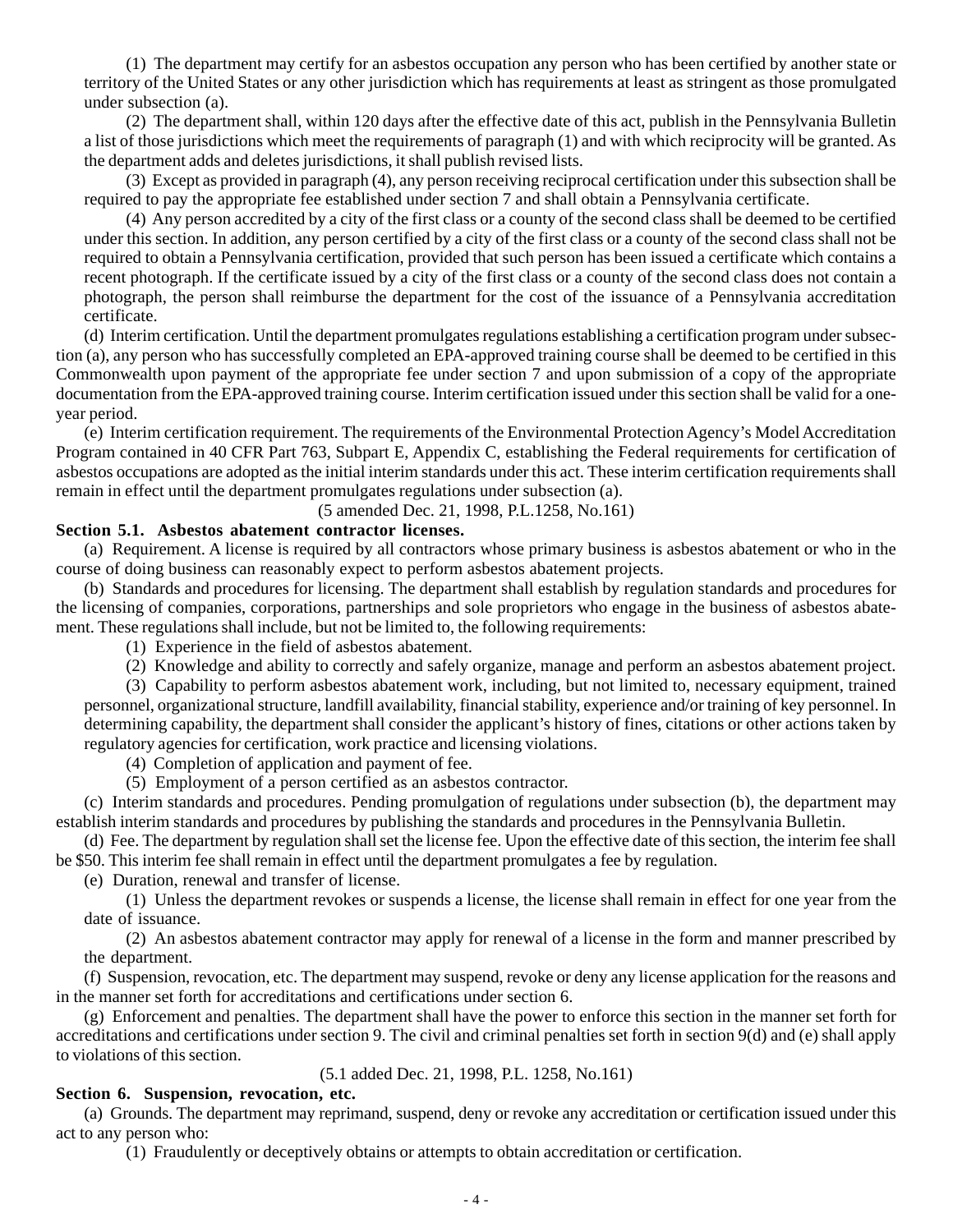(2) Fails at any time to meet the qualification requirements of this act or any regulations adopted thereunder.

(3) Fails to meet any applicable Federal or State standard relating to asbestos abatement.

(4) Fails to pay the required accreditation or certification fee.

(5) Fails to notify the department as required under sections 4 and 8.

(b) Enforcement proceedings. No action under this section shall preclude the department from proceeding under section 9.

(6 amended Dec. 21, 1998, P.L.1258, N0.161)

#### **Section 7. Fees.**

(a) Schedules. The department shall establish a schedule of fees for:

(1) Certification of inspectors, management planners, project designers, contractors, supervisors and workers at asbestos abatement projects.

(2) Accreditation of training courses.

(b) Costs. The fees established under this section shall be based upon the costs incurred by the department in carrying out the asbestos occupation certification and training course accreditation programs established under this act.

(c) Deposit offer. All fees collected under this act shall be deposited in a separate restricted account in the State Treasury. All moneys in this account are hereby appropriated to the department on a continuing basis to carry out the purposes of this act.

(d) Waivers. In adopting the schedule of fees under this section, the department may include provisions and procedures for granting a waiver of a fee.

(e) Interim schedule. Upon the effective date of this section, the following fee schedule is adopted as the interim fee schedule which shall remain in effect until the department promulgates fees as provided in subsection (a) by regulation:

Worker certification - \$50 Supervisor certification - \$100 Project designer certification - \$300 Inspector certification - \$300 Management planner certification - \$300 Contractor certification - \$500 Training course accreditation - \$1,000

#### **Section 8. Notification requirements.**

(a) Contractor notification of abatement projects. All contractors performing an asbestos abatement project shall report to the department at least five days prior to the start of any asbestos abatement project on a form or manner prescribed by the department. The notification shall include at least the following information: name, address and certification verification of the contractor; name, address and political subdivision of the location of the asbestos project; name and mailing address of the building owner, if different than the location; estimated amount of asbestos involved in the abatement project; estimated completion date; and name and address of the landfill where the asbestos will be sent for disposal. Nothing in this section shall prohibit the department from requiring additional information that is deemed necessary to develop and maintain information on asbestos abatement activities within this Commonwealth.

(b) Contractor notification of projects relating to certain asbestos. All contractors performing work on asbestos-containing material not initially determined to be a friable asbestos-containing material as defined under this act shall notify the department at least five days prior to the start of the project. The notification shall include at least the following information: name and address of the contractor or person performing the work; name, address and political subdivision of the location of the worksite; name and address of the building owner, if different from the work location; and the estimated completion date of the project. The department may exclude this notification requirement for projects on private single-family residential units.

(c) Emergency projects. In the case of an emergency project, the department has the authority to waive or modify notification requirements noted in subsections (a) and (b).

(8 amended Dec. 21, 1998, P.L.1258, No.161)

### **Section 9. Enforcement and penalties.**

(a) General rule.

(1) The provisions of this act shall apply to all asbestos abatement projects in this Commonwealth and shall be enforced by the department, the district attorney of any county or the proper enforcement officer of any municipality in which an asbestos abatement project is occurring.

(2) A municipality shall require proof of certification from any person engaged in asbestos abatement within its jurisdiction. For the purposes of this paragraph, the certificate issued by the department or its equivalent shall constitute the required proof of certification.

((a) amended Dec. 21, 1998, P.L.1258, No.161)

(b) Cities of the first class and counties of the second class. Nothing in this act shall be construed as affecting ordinances